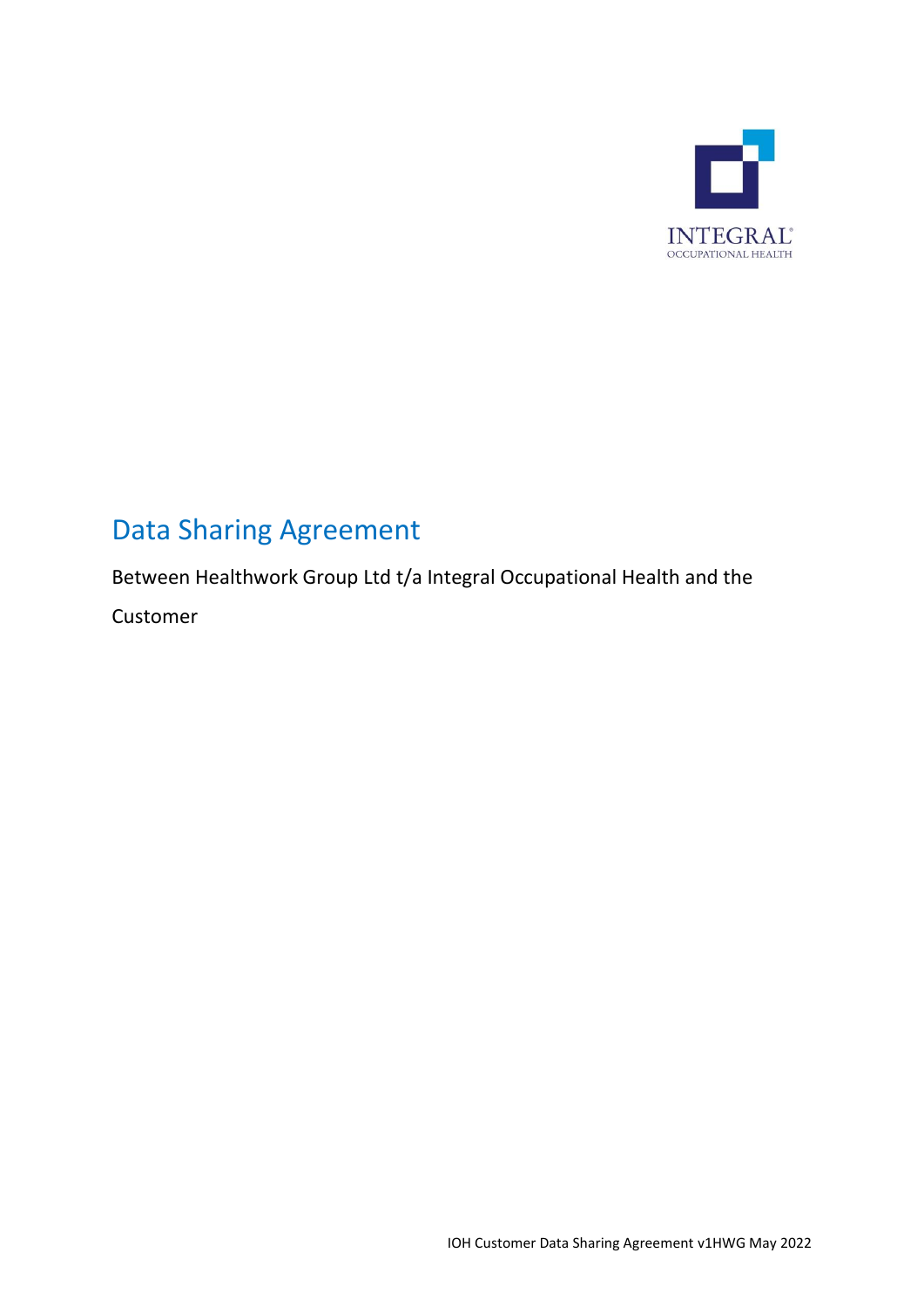## **1. Definitions**

- a. "Customer" means "any person, organisation, group or entity accepted as a customer of IOH to access OH services"
- b. "Data Controller" means "a person who (either alone or jointly or in common with other persons) determines the purposes for which and the manner in which any personal data are, or are to be, processed"
- c. "Data processor" means "in relation to personal data, any person (other than an employee of the data controller) who processes the data on behalf of the data controller"
- d. "Data Sharing Agreement" means this agreement governing the arrangements by which personal data will be shared between IOH and the Customer as outlined in Schedule 1.
- e. "Data Sharing" means "the passing of personal data between the Customer and IOH".
- f. "GDPR" means "General Data Protection Regulations"
- g. "ICO" means "Information Commissioner's Office"
- h. "IOH" means "Integral Occupational Health, a trading name of Healthwork Group Ltd registered address c/o Marlowe Plc, 20 Grosvenor Place, London SW1X 7HN with Company registration number 08842488 ".
- i. "Originating Party" means "A Data Controller who shares information for which they are a Data Controller with another Data Controller under this Data Sharing Agreement".
- j. "Receiving Party" means "A Data Controller who receives information from an Originating Party under this Data Sharing Agreement".

## **2. Applicability**

a. This Data Sharing Agreement applies to all Customers who commission OH services from Integral Occupational Health and agreement is a pre-requisite for accessing Integral Occupational Health services.

#### **3. Commencement**

- a. This Agreement is deemed to be in force from:
	- i. 1<sup>st</sup> June 2022 or;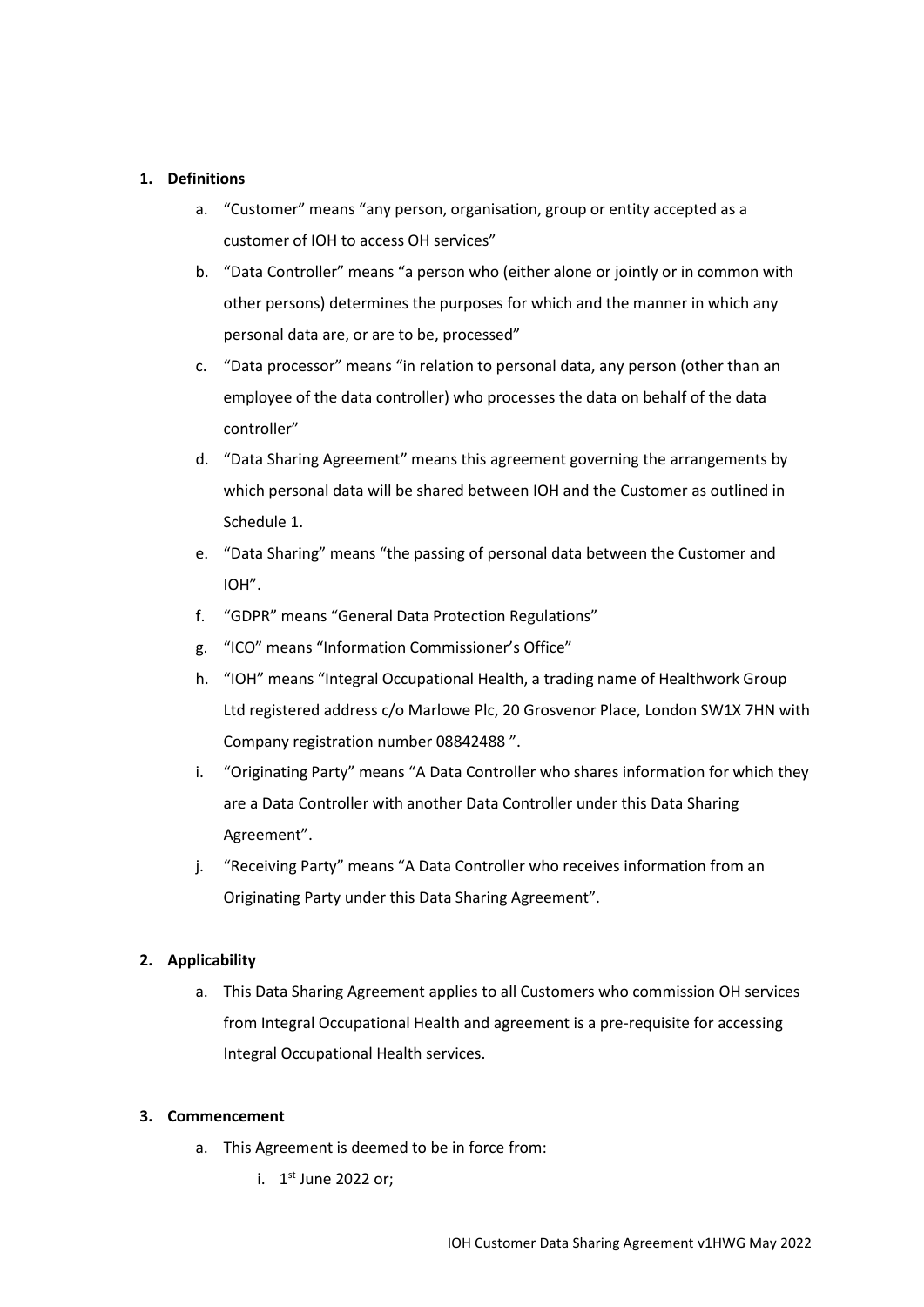- ii. any earlier date that the Customer is notified of this agreement or;
- iii. any earlier date online terms and conditions are updated with this agreement

#### **4. Purpose of Data Sharing**

- a. IOH is a provider of professional Occupational Health services to the Customer for the ultimate benefit of workers and organisations.
- b. In order for IOH to provide these services, Data Sharing in certain circumstances is required:
	- i. From the Customer to IOH
	- ii. From IOH to the Customer
- c. The nature of the data to be shared includes Sensitive Personal Data and this is detailed in Schedule 1.

#### **5. Organisations involved in Data Sharing**

- a. This agreement relates only to Data Sharing between IOH and the Customer and as outlined in Schedule 1.
- b. This agreement does not cover the sharing of data with any other party and the respective Data Controller responsibilities for each party will be responsible for any such further data control.

#### **6. Data Controller Responsibilities**

- a. IOH is the Data Controller for information it receives from referring Customers and other sources.
- b. IOH is not the Data Processor of the Customer.
- c. The Customer is not the Data Processor for IOH.

#### **7. Data Sharing responsibilities**

- a. Schedule 1 outlines the data to be shared.
- b. The Originating Party is responsible for ensuring they have the appropriate arrangements, notices and consents in place for the release of information to be shared with the Receiving Party. Control measures are listed next to each data flow type in Schedule 1.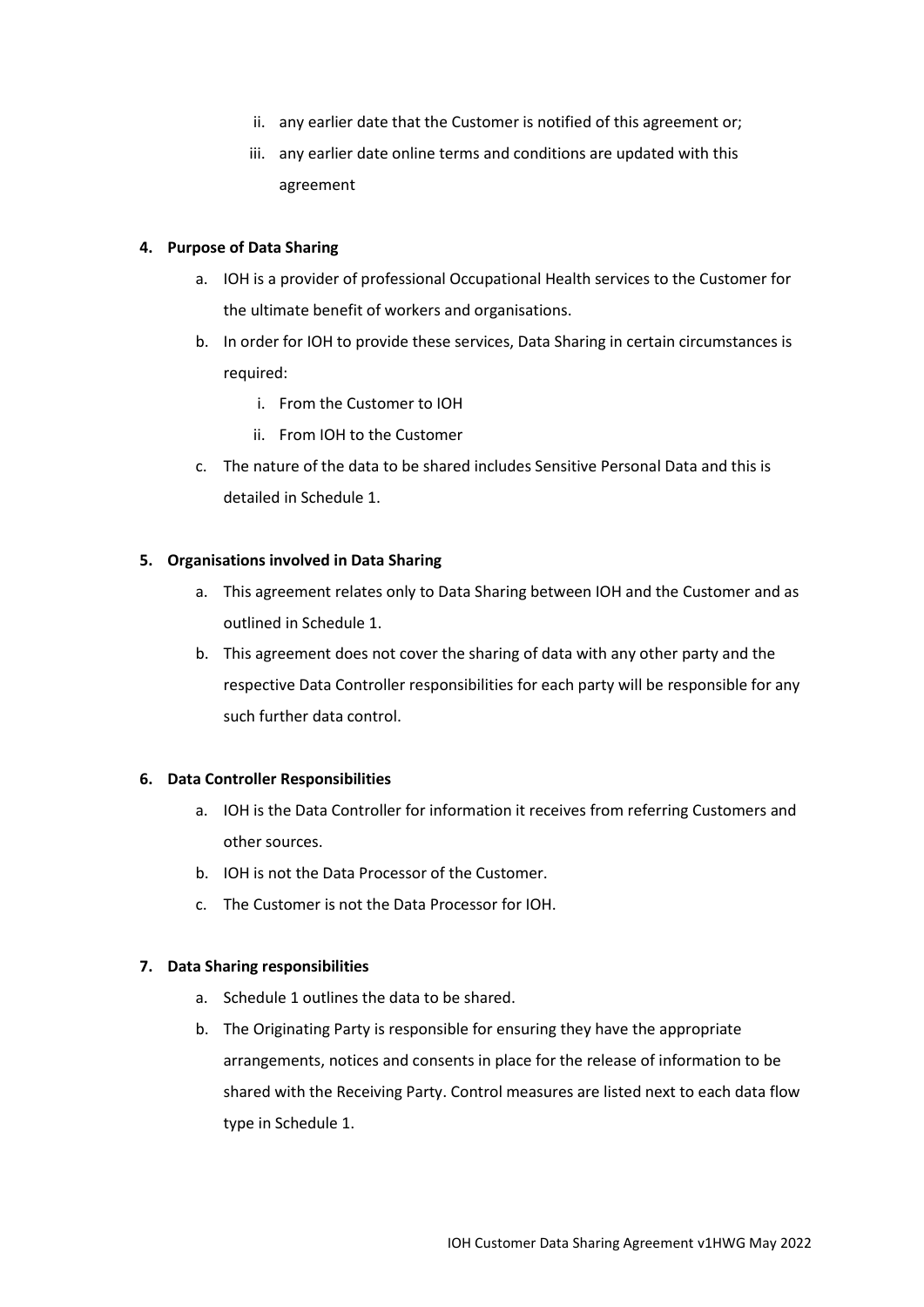- c. Once information has been received by the Receiving Party, they have Data Controller responsibilities for that body of information that has been received.
- d. The Receiving Party should ensure they have the appropriate arrangements, notices and consents in place for that information to be shared within their organisation.

# **8. Access and Individual's Rights**

- a. Each Data Controller should make it clear in Privacy Notices how individuals can access information.
- b. If a subject access request is received by one party and it is believed to relate to information held by another party, the subject should be directed to the other party. This is to ensure there are no unnecessary delays in individual requests being actioned.
- c. Complaints or enquiries relating to data should be directed to the relevant Data Protection Officer for the responsible Data Controller.

## **9. Information governance**

- a. The datasets to be shared between parties is outlined in Schedule 1.
- b. Each Originating Party should take reasonable precautions to ensure the data sent is accurate.
	- i. If an inaccuracy is detected:
		- 1. the Originating Party should be notified (if not discovered by the Originating Party).
		- 2. All parties should rectify the error without undue delay.
- c. The data will be transferred utilising commonly available proprietary means.

## **10. Data Retention**

- a. Sensitive Personal Information outlined in Schedule 1 will be retained by IOH in the following circumstances for the following time periods:
	- i. Where Statutory Health Surveillance has been carried out 40 years
	- ii. Where no Statutory Health Surveillance has been carried out 10 years from last OH contact
- b. Retention periods will be notified to data subjects in IOH Privacy Notices.
- c. In circumstances where there is a change of OH provider, IOH will arrange for transfer of records to the new provider but will require: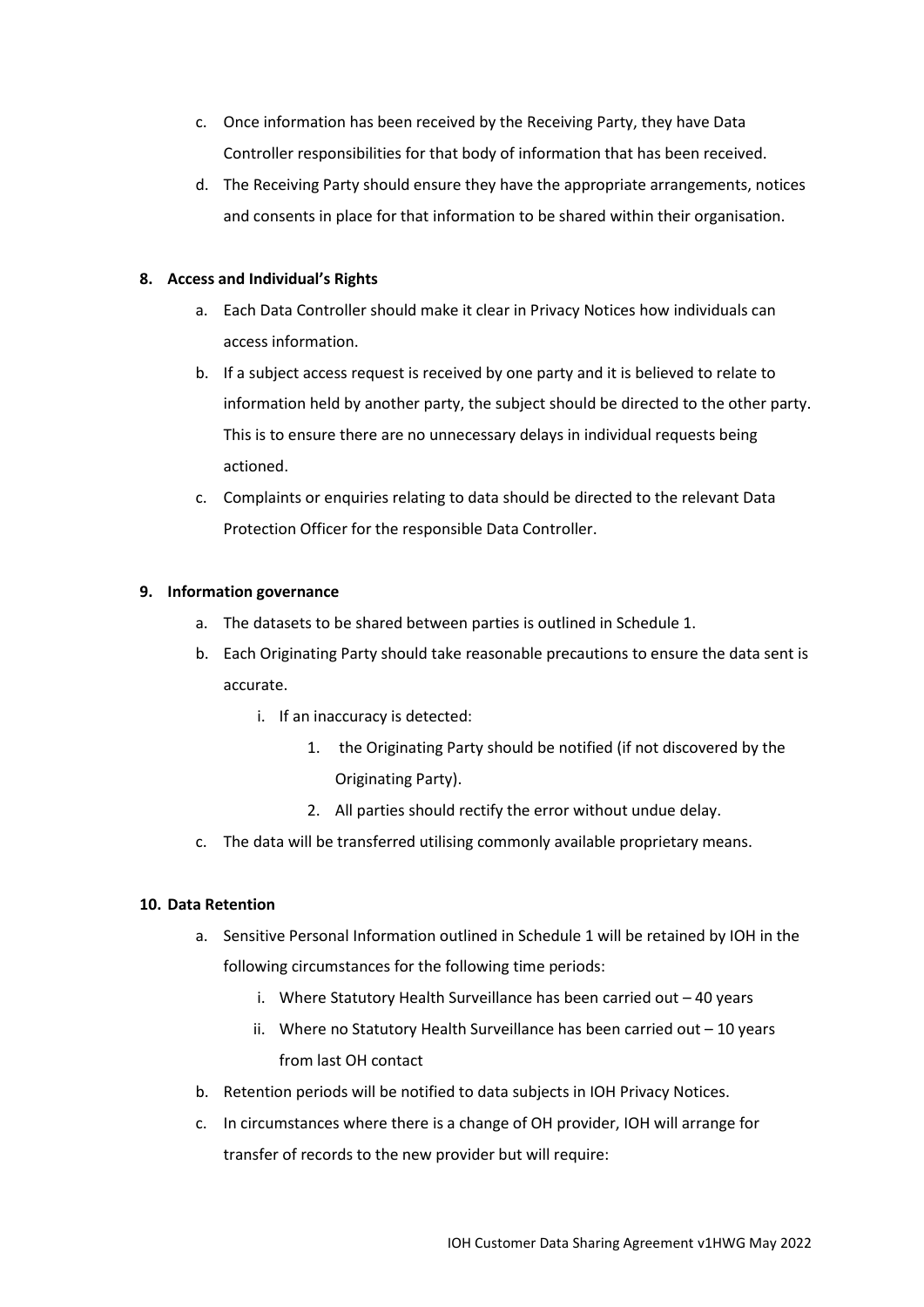- i. Consent of individuals
- ii. Assurance of appropriate security and data governance arrangements

# **11. Data Security**

- a. Each Data Controller has responsibility for ensuring the security of data within their Domain.
- b. Each Data Controller shall implement and maintain processes, procedures and controls to protect the confidentiality and security of data in accordance with good industry practice.
- c. Each Data Controller should have appropriate technical and organisational measures in place when sharing personal data including:
	- i. Consent from data subjects
	- ii. Encryption of electronic transmission of sensitive personal data such as using IOH referral portal or password encryption of email attachments.
	- iii. Information sharing within organisations should comply with Data Controller responsibilities.
	- iv. Physical security of data
	- v. Access controls to the data limiting access to only those with a requirement of access
	- vi. A summary of IOH Data Security arrangements is outlined in Schedule 2.

## **12. Data Breaches**

- a. The GDPR outlined responsibilities, including for reporting to the ICO, for Data Breaches.
- b. The Data Controller for the domain where the Breach occurred is responsible for reporting to the ICO and subsequent management.
- c. In the event of a Data Breach, the responsible Data Controller should implement further control measures to reduce the risk or prevent a further breach.

## **13. Review of Data Sharing arrangements**

a. Non-conformances will be rectified and notified to relevant parties, which may be the Originating Party.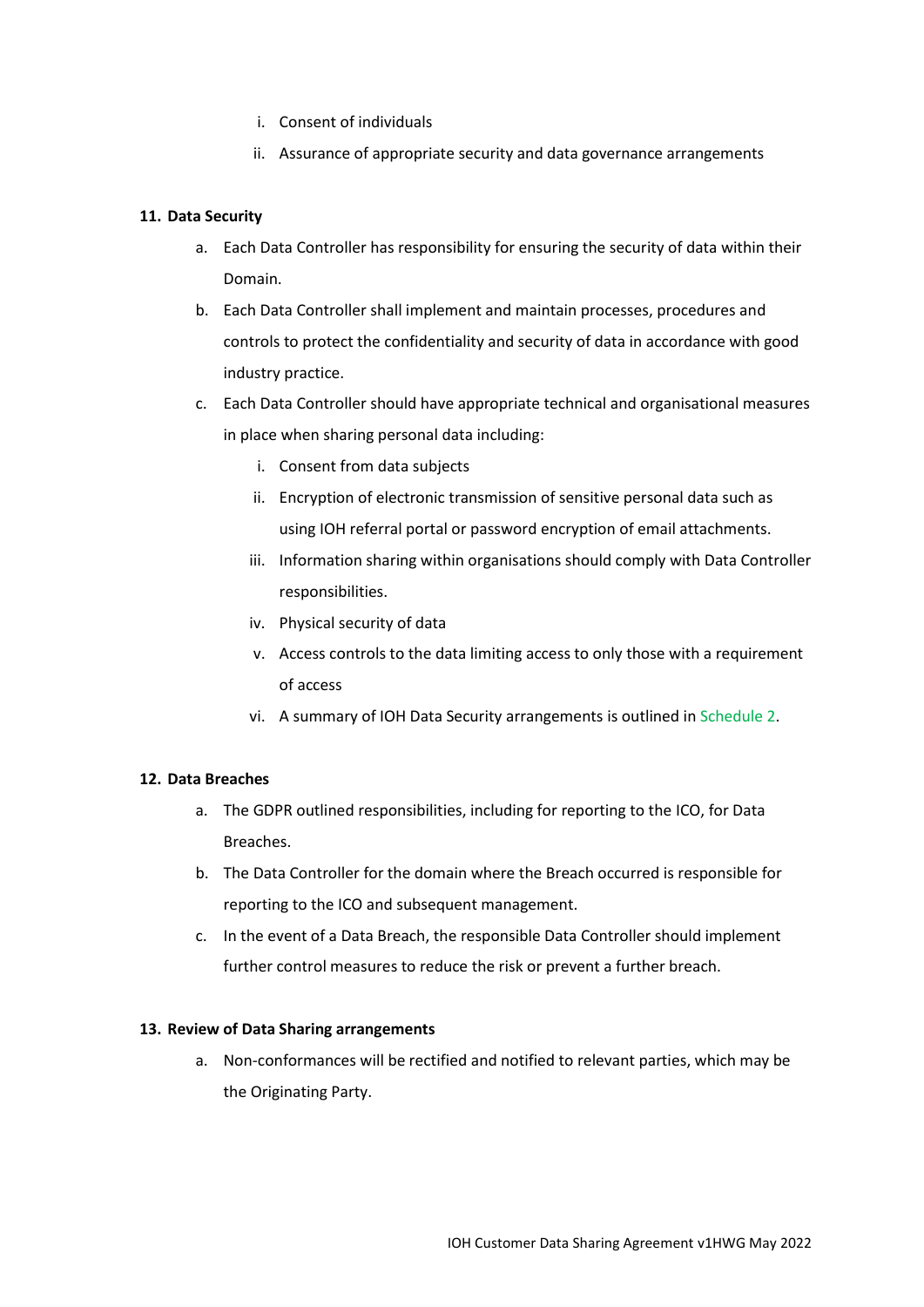b. Material changes in the GDPR or associated guidance may require future amendments.

# **14. Termination of services**

- a. The data shared under this agreement, as outlined in Schedule 1, is on a referral by referral basis.
- b. The effect of the Customer not using IOH services means no more data transfers will occur.
- c. Both parties will still continue to hold Data Controller responsibilities for their information domain including responding to contacts from data subjects.
- d. Transfer of OH records to another OH provider is not covered by this agreement.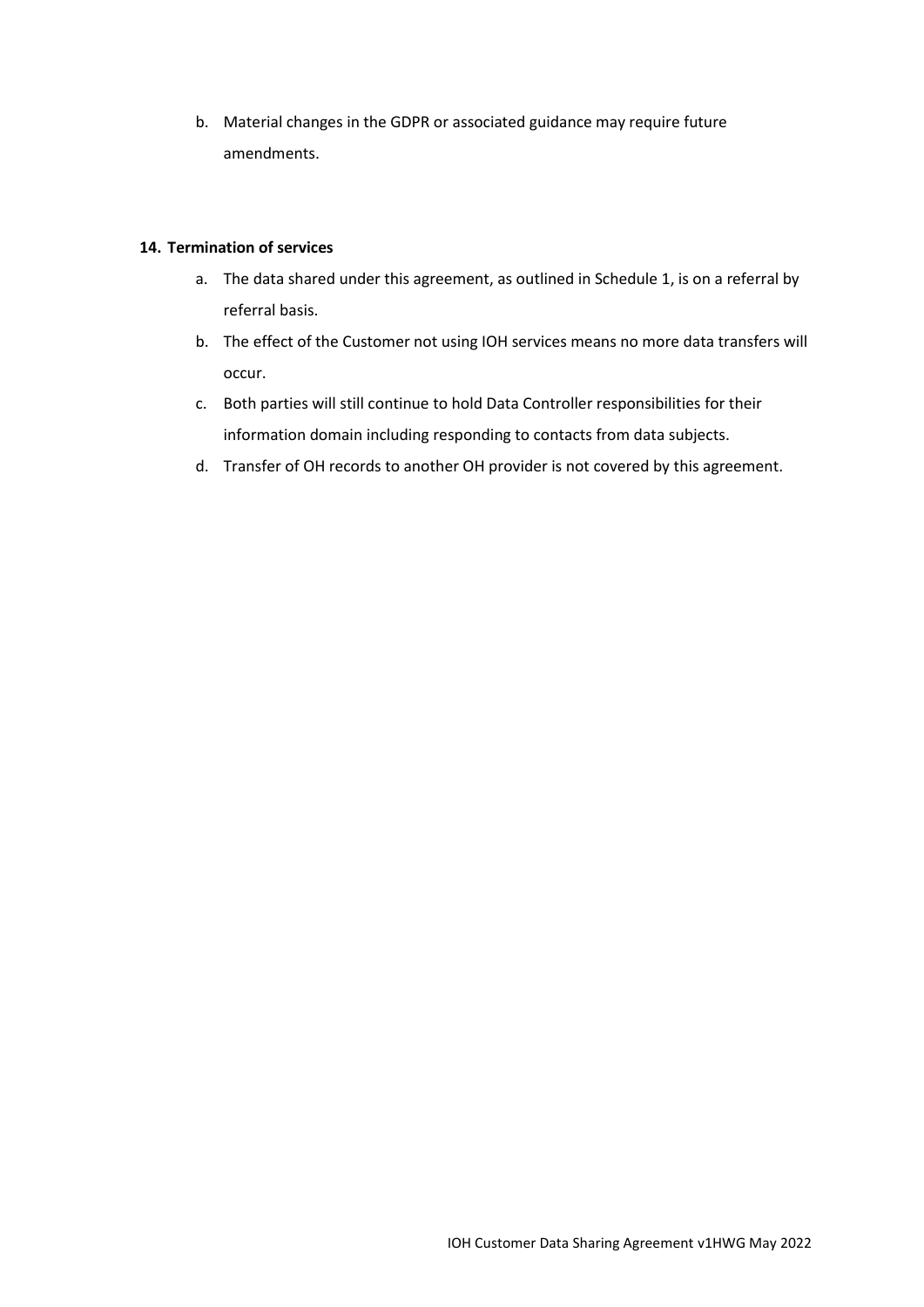# **Schedule 1 – Data to be shared and customer controls**

| <b>Data From</b> | <b>Data To</b> | <b>Data Type</b>                                                                                  | <b>Description</b>                                                                                                                                                                                                                                                                            | <b>Customer Controls</b>                                                                                                                                                                                                                                                                            |
|------------------|----------------|---------------------------------------------------------------------------------------------------|-----------------------------------------------------------------------------------------------------------------------------------------------------------------------------------------------------------------------------------------------------------------------------------------------|-----------------------------------------------------------------------------------------------------------------------------------------------------------------------------------------------------------------------------------------------------------------------------------------------------|
| <b>Customer</b>  | <b>IOH</b>     | <b>IOH Referral Form</b><br>Information                                                           | Data fields required for completion of a<br>referral form including Name, DOB,<br>Employee phone number, Employee<br>address, Job Title, reason for referral,<br>background information and specific<br>questions.                                                                            | Make sure Privacy notices and/or consent is provided<br>by data subjects. Use the IOH online portal for making<br>referrals and providing supplementary information or<br>encrypt all sensitive information if sending my email.<br>Make sure information is accurate e.g. names,<br>addresses etc. |
| <b>Customer</b>  | <b>IOH</b>     | Supplementary<br>Information                                                                      | In addition to the referral form information,<br>additional documents to support the referral<br>such as absence records, job descriptions,<br>medical reports received by the employer,<br>meeting minutes, risk assessments carried<br>out, including Individual Stress Risk<br>Assessment. | Make sure Privacy notices and/or consent is provided<br>by data subjects. Use the IOH online portal for making<br>referrals and providing supplementary information or<br>encrypt all sensitive information if sending my email.                                                                    |
| <b>Customer</b>  | <b>IOH</b>     | Employee Lists for Health<br><b>Surveillance Services</b>                                         | Names, dates of birth and<br>occupations/exposures of employees in<br>order to create and manage health<br>surveillance call and recall arrangements.<br>Health Surveillance is a statutory<br>requirement.                                                                                   | Make employees aware as part of normal<br>communication regarding health surveillance e.g. in<br>Privacy Notices that their information will be shared<br>this way. Ensure such transmissions are encrypted e.g.<br>password encrypted Excel spreadsheet.                                           |
| <b>Customer</b>  | <b>IOH</b>     | Employee lists of those to<br>receive OH services such<br>as vaccination or<br>wellbeing medicals | Names, dates of birth and work location to<br>allow arrangements and documentation to<br>be in place for employees accessing these<br>services.                                                                                                                                               | Make employees aware, as part of the communication<br>regarding availability of the service or in Privacy<br>Notices, that this information will be shared with IOH in<br>order to provide the service.                                                                                             |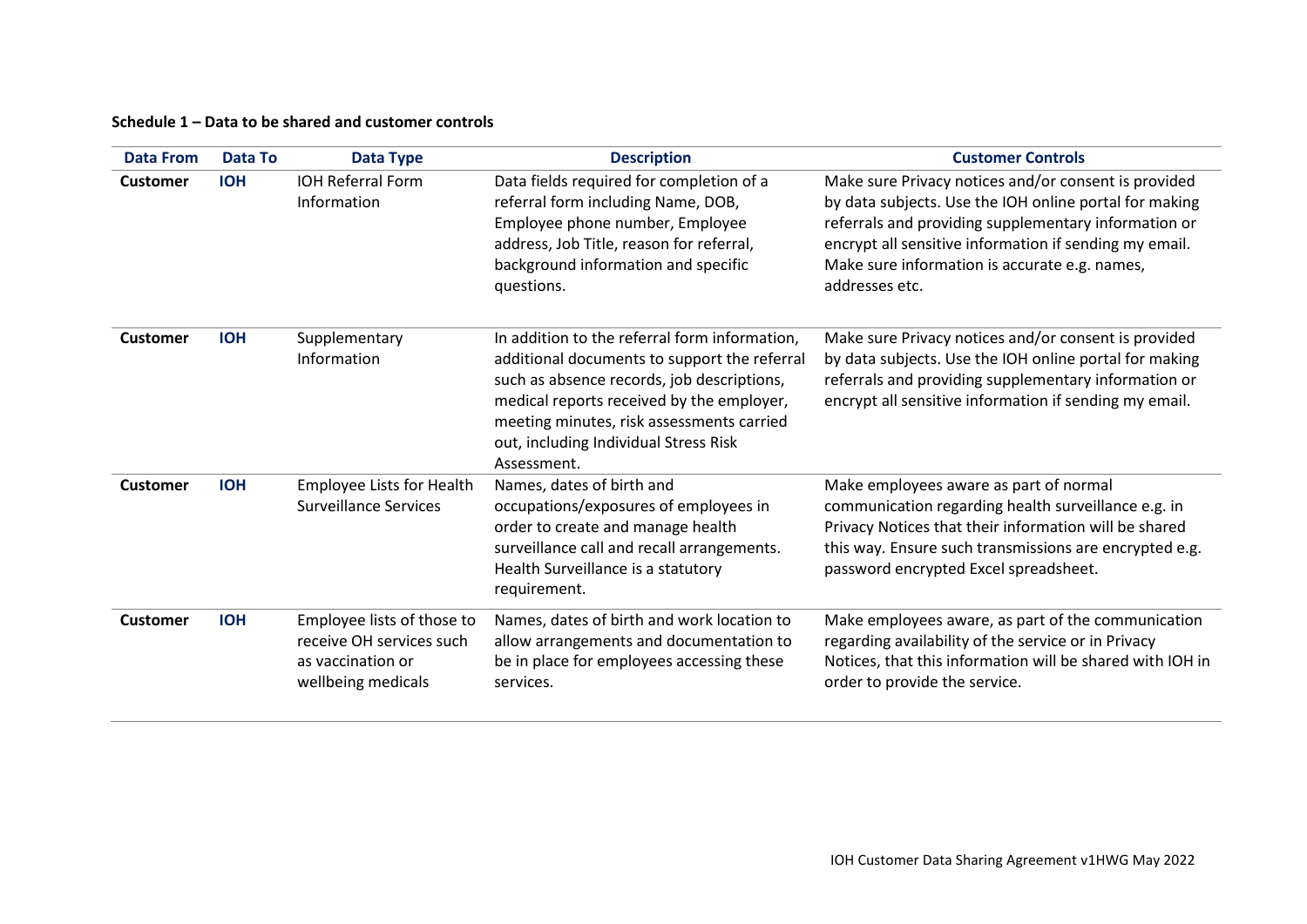# **Schedule 1 (Continued) - Data to be shared and customer controls**

| <b>Data From</b> | <b>Data To</b>  | <b>Data Type</b>                                                  | <b>Description</b>                                                                                                                                                                                                                            | <b>Customer Controls</b>                                                                                                                                                                                                                                                                                                               |
|------------------|-----------------|-------------------------------------------------------------------|-----------------------------------------------------------------------------------------------------------------------------------------------------------------------------------------------------------------------------------------------|----------------------------------------------------------------------------------------------------------------------------------------------------------------------------------------------------------------------------------------------------------------------------------------------------------------------------------------|
| <b>Customer</b>  | <b>IOH</b>      | Supplementary<br>Information after a<br>referral has been<br>made | Outwith a referral, there may be a need to<br>provide IOH with risk assessment<br>information, including stress risk assessment<br>(ISRA) information, further meeting minutes<br>etc.                                                        | Make individual aware specifically that this information<br>is being shared with OH and only transmit it using<br>secure means e.g. encryption, uploaded via IOH portal                                                                                                                                                                |
| <b>IOH</b>       | <b>Customer</b> | Output report                                                     | The OH report produced by the IOH clinician<br>is sent to the referring person (as per the<br>referral form) only with explicit consent of<br>the data subject.                                                                               | Ensure the 'referring person' section on the referral<br>form is correct as this is where the report will be<br>dispatched to. Make sure internal notices and consents<br>allow the sharing of information in OH reports with, for<br>example, managers. Ensure security of this sensitive<br>personal information within your domain. |
| <b>IOH</b>       | <b>Customer</b> | Supplementary<br>reports and advice                               | Further medical guidance in supplementary<br>reports                                                                                                                                                                                          | Make sure internal notices and consents allow the<br>sharing of information in OH reports with, for example,<br>managers. Ensure security of this sensitive personal<br>information within your domain.                                                                                                                                |
| <b>IOH</b>       | <b>Customer</b> | <b>Health Surveillance</b><br><b>Recall Lists</b>                 | Lists of workers with name, DOB, date or<br>surveillance done and due, status of each<br>assessment e.g. under review, confirmed<br>problem. Employees consent to IOH<br>notifying employers of this data at the<br>beginning of the process. | Make sure internal notices and consents allow the<br>sharing of information in recall lists with, for example,<br>Health & Safety or HR. Ensure security of this sensitive<br>personal information within your domain.                                                                                                                 |
| <b>IOH</b>       | <b>Customer</b> | Invoice for services                                              | Invoices for services state the employee<br>name and a very broad grouping of service<br>received e.g. OH consultation, PEQ, NWQ,<br>Supplementary report.                                                                                    | Appropriate confidentiality agreements with staff<br>processing invoices.                                                                                                                                                                                                                                                              |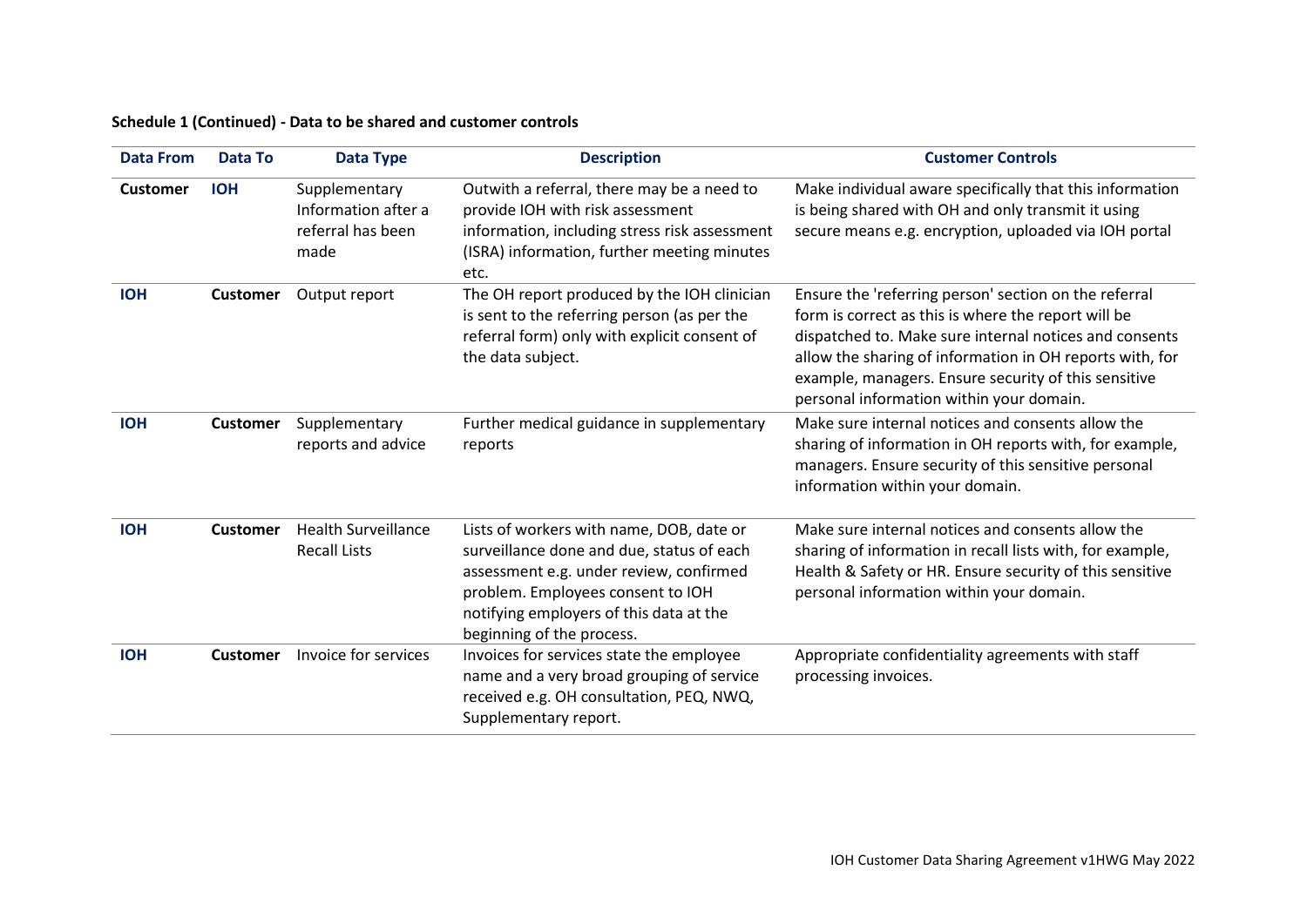# **Schedule 2 – IOH Data Security Arrangements**

| <b>Item</b>                                              | <b>Description</b>                                                                                                                                                                                                                                    |  |
|----------------------------------------------------------|-------------------------------------------------------------------------------------------------------------------------------------------------------------------------------------------------------------------------------------------------------|--|
| <b>Acceptable Use Policy</b>                             | All staff are aware of our Acceptable use policy.                                                                                                                                                                                                     |  |
| <b>Anti-Virus and Anti-</b>                              | Deployed centrally and updated automatically as soon as they are                                                                                                                                                                                      |  |
| malware software                                         | available. Monitored centrally.                                                                                                                                                                                                                       |  |
| <b>Backup</b>                                            | Data is backed up continuously to our Cloud provider based in the<br>EU. Retrieval and deployment of key assets is tested.                                                                                                                            |  |
| <b>Boundary Firewall</b>                                 | We use a Web Content Filter for our network perimeter                                                                                                                                                                                                 |  |
| <b>Confidentiality Agreements</b>                        | All staff have signed Confidentiality agreements.                                                                                                                                                                                                     |  |
| <b>Data Security Training</b>                            | All staff have Data Security Training updated at least annually                                                                                                                                                                                       |  |
| <b>Encryption at rest</b>                                | All data devices, including smartphone data, is encrypted to                                                                                                                                                                                          |  |
|                                                          | recognised standards e.g. Bitlocker. Cloud backup data is encrypted<br>at rest.                                                                                                                                                                       |  |
| <b>Encryption in transit</b>                             | Personal sensitive information is sent electronically in encrypted<br>format. All communication to and from the cloud backup is<br>encrypted.                                                                                                         |  |
| <b>Hard copy documents</b>                               | Documents are stored in locked cabinets out of daytime use.                                                                                                                                                                                           |  |
| Non-employees                                            | Admin areas are separate from visitor areas and visitors are always<br>escorted by a staff member when outwith the waiting room.                                                                                                                      |  |
| IT Hardware disposal                                     | Although encrypted at rest, all IT asset data storage is destroyed by<br>an HM Government level certified process.                                                                                                                                    |  |
| <b>Leavers</b>                                           | Immediate removal of IT Account                                                                                                                                                                                                                       |  |
| <b>Network Access</b>                                    | There is no Guest network access permitted                                                                                                                                                                                                            |  |
| <b>Passwords</b>                                         | Alphanumeric, limited attempts and enforced password changes.                                                                                                                                                                                         |  |
| <b>Patch Management</b>                                  | Operating System and Application patches are configured to be<br>automatically installed                                                                                                                                                              |  |
| <b>Premises</b>                                          | Access control by employed staff with no out of hours access other<br>than Director level. Premises secured with 2 monitored alarm<br>systems, main building and building floor as well as digital keypad<br>access.                                  |  |
| <b>Removable Media</b>                                   | Removable media is not permitted unless on a registered,<br>encrypted device.                                                                                                                                                                         |  |
| <b>Review of IT Systems</b>                              | Automatic reporting from Endpoint Protection including delayed<br>AV-AM updates and attack logs.                                                                                                                                                      |  |
| Secure configuration of<br>computers                     | Only essential software which is supported. Installing unauthorised<br>software is prohibited.                                                                                                                                                        |  |
| <b>Server</b>                                            | Physical server is located in a locked communications cupboard<br>with access limited to 3 senior people.                                                                                                                                             |  |
| <b>Shredding of Confidential</b><br>documents            | Secure Confidential Waste bins are used until disposal by a<br>contractor in accordance with BSEN15713                                                                                                                                                |  |
| <b>Staff Access to Sensitive</b><br><b>Personal Data</b> | Only staff that require access to personal data in the performance<br>of their duties have these privileges. This means clinical doctors and<br>nurses and supporting administrative staff, all of whom are covered<br>by our data security policies. |  |
| <b>Unmanaged networks</b>                                | Connection to unsecure networks is not permitted.                                                                                                                                                                                                     |  |